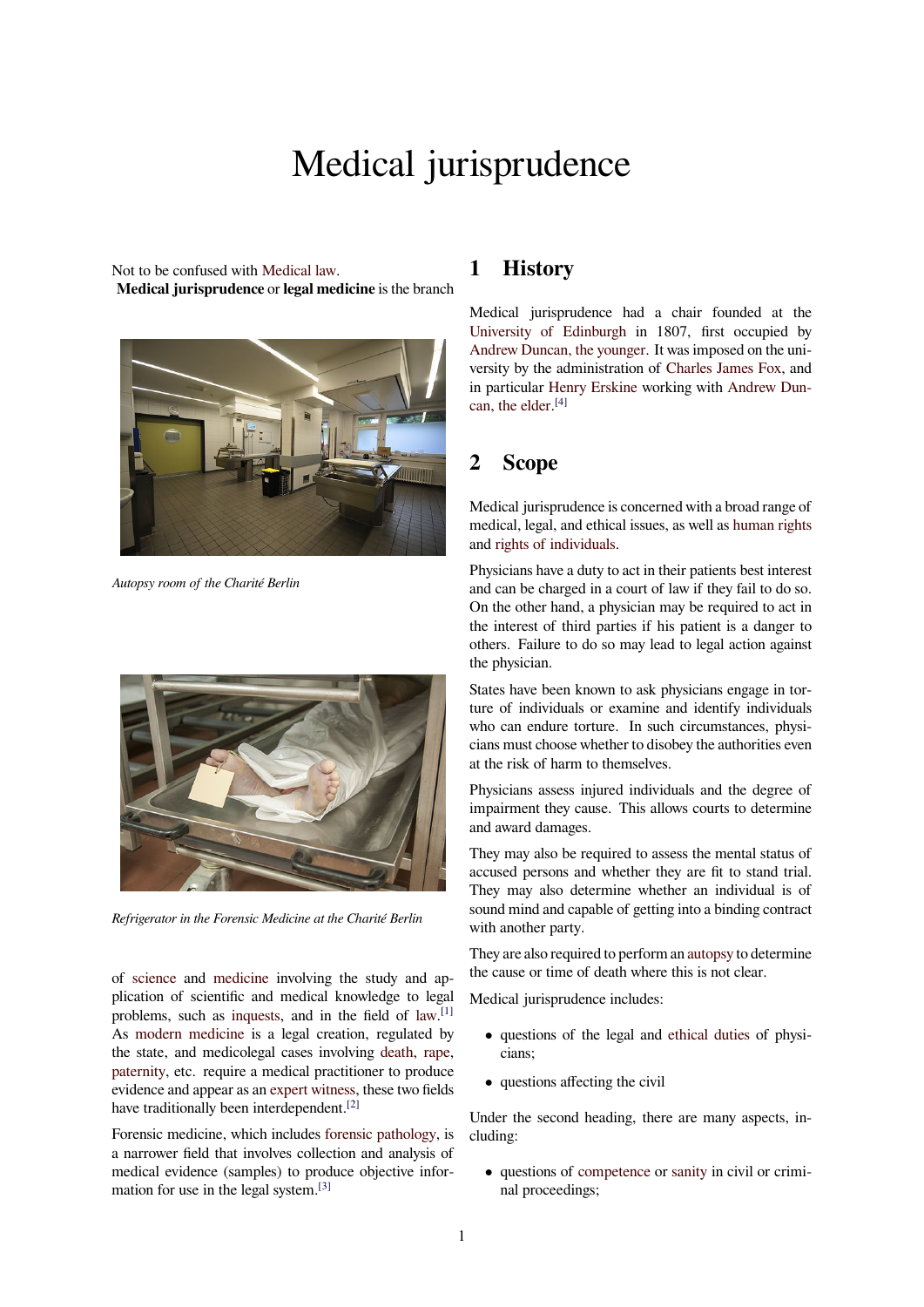- *•* questions of competence of minors in matters affecting their own health; and,
- *•* questions of lawful fitness or safety to drive a motor vehicle, pilot an aeroplane, use scuba gear, play certain sports, or to join cert[ain occu](https://en.wikipedia.org/wiki/Minor_(law))pations.

Under the third heading, there are also many aspects, including:

- *•* assessment of illness or injuries that may be workrelated (see workers' compensation or occupational safety and health) or otherwise compensable;
- *•* assessment of injuries of minors that may relate to neglect or a[buse; and,](https://en.wikipedia.org/wiki/Workers%2527_compensation)
- *•* [certification of de](https://en.wikipedia.org/wiki/Occupational_safety_and_health)ath or else the assessment of possible causes of death. This, however, is the more com[monly u](https://en.wikipedia.org/wiki/Neglect_(English_law))n[derstoo](https://en.wikipedia.org/wiki/Child_abuse)d, albeit narrow, meaning of forensic medicine.

# **3 [References](https://en.wikipedia.org/wiki/Coroner)**

- [1] Theodric Romeyn Beck and William Dunloop. (1825.) *Elements of Medical Jurisprudence*, 2 ed., Oxford University Press.
- <span id="page-1-0"></span>[2] James C. Mohr. (1993.) *Doctors and the Law: Medical Jurisprudence in Nineteenth-Century America*, Oxford University Press, New York City.
- <span id="page-1-1"></span>[3] Alfred Swaine Taylor and Frederick John Smith (ed.). (1920.) *Taylor's Principles and Practice of Medical Jurisprudence*, 7 ed., Taylor & Francis.
- <span id="page-1-2"></span>[4] White, Brenda M. "Duncan, Andrew (1773–1832)". *Oxford Dictionary of National Biography* (online ed.). Oxford University Press. doi:10.1093/ref:odnb/8213. (Subscription or UK public library membership required.)